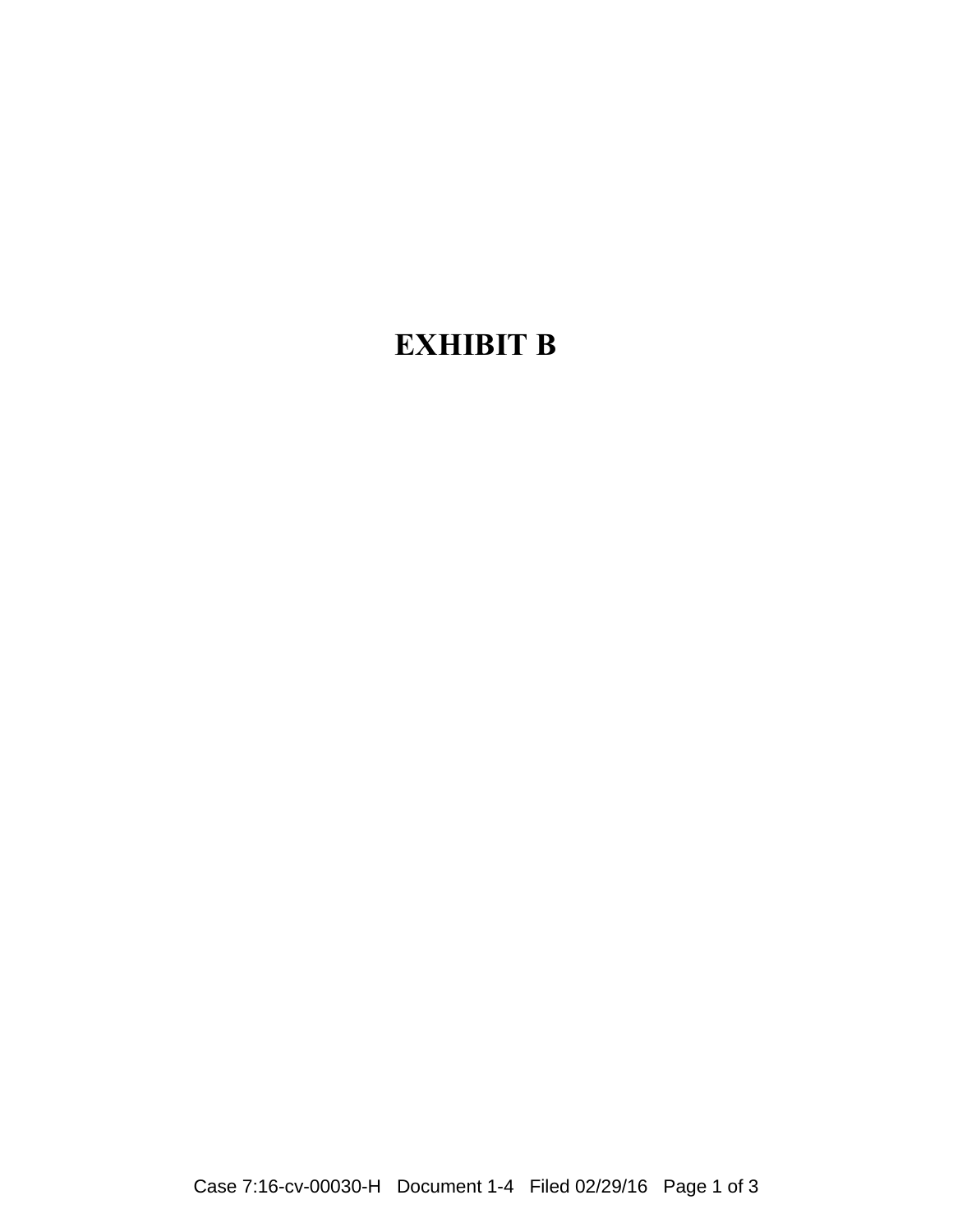**From:** Baker Mitchell REDACTED **To:** 'Bonnie' REDACTED **Cc:** CDS RBA-Lisa Edwards REDACTED **Sent:** Monday, August 3, 2015 11:22 AM **Subject:** RE: Question about the uniform for girls

Dear Ms. Peltier,

Thank you for bringing the question of the dress code to me whereby female students and staff are to wear skirts and dresses unless for PE, athletic events, or certain field trips.

As background, CDS was formed by a volunteer Board of Trustees from members of the community who held meetings with interested parents and others in the community. In the summer of 1999, the application for a charter school was written and submitted.

From the outset, one of the goals was to establish a school that taught a curriculum with classical content based on time-proven instructional methods. Another goal was to create a school environment that embodied traditional values. These are actively maintained by thoughtful and nuanced processes and disciplines ranging from the daily recitation of our pledge or the "ready" position in class, to the specifications of our uniform or the precise "pencil grip" process we instill in our Kindergarteners.

As you may recall, the tumult of the 1990's was capped off by the Columbine shootings April 20, 1999 in which two students killed thirteen classmates and injured twenty-four others – fourteen of whom were female.

The Trustees, parents, and other community supporters were determined to preserve chivalry and respect among young women and men in this school of choice. For example, young men were to hold the door open for the young ladies and to carry an umbrella, should it be needed. Ma'am and sir were to be the preferred forms of address. There was felt to be a need to restore, and then preserve, traditional regard for peers.

As we view society at large today, the need to instill and respect traditional values seems just as great as it was fifteen years ago. Bullying and sexual harassment are current topics of concern almost everywhere we look. Teen pregnancies and casual sex receive concerned attention in most communities. Thus, the uniform policy seeks to establish an environment in which our young men and women treat one another with mutual respect.

Our uniform policy, as is, has demonstrably contributed to producing a focused learning environment with respectful, dignified student relationships.

In general, the emphasis on traditional core values in the educational environment for our students has proven to be highly effective. Our two schools of choice in Columbus and Brunswick counties include nearly 2,000 students and are consistently the highest scoring schools in their counties on the state's End-of-Grade tests. Many of our graduates go on to successfully complete their studies in early college programs or receive academic scholarships.